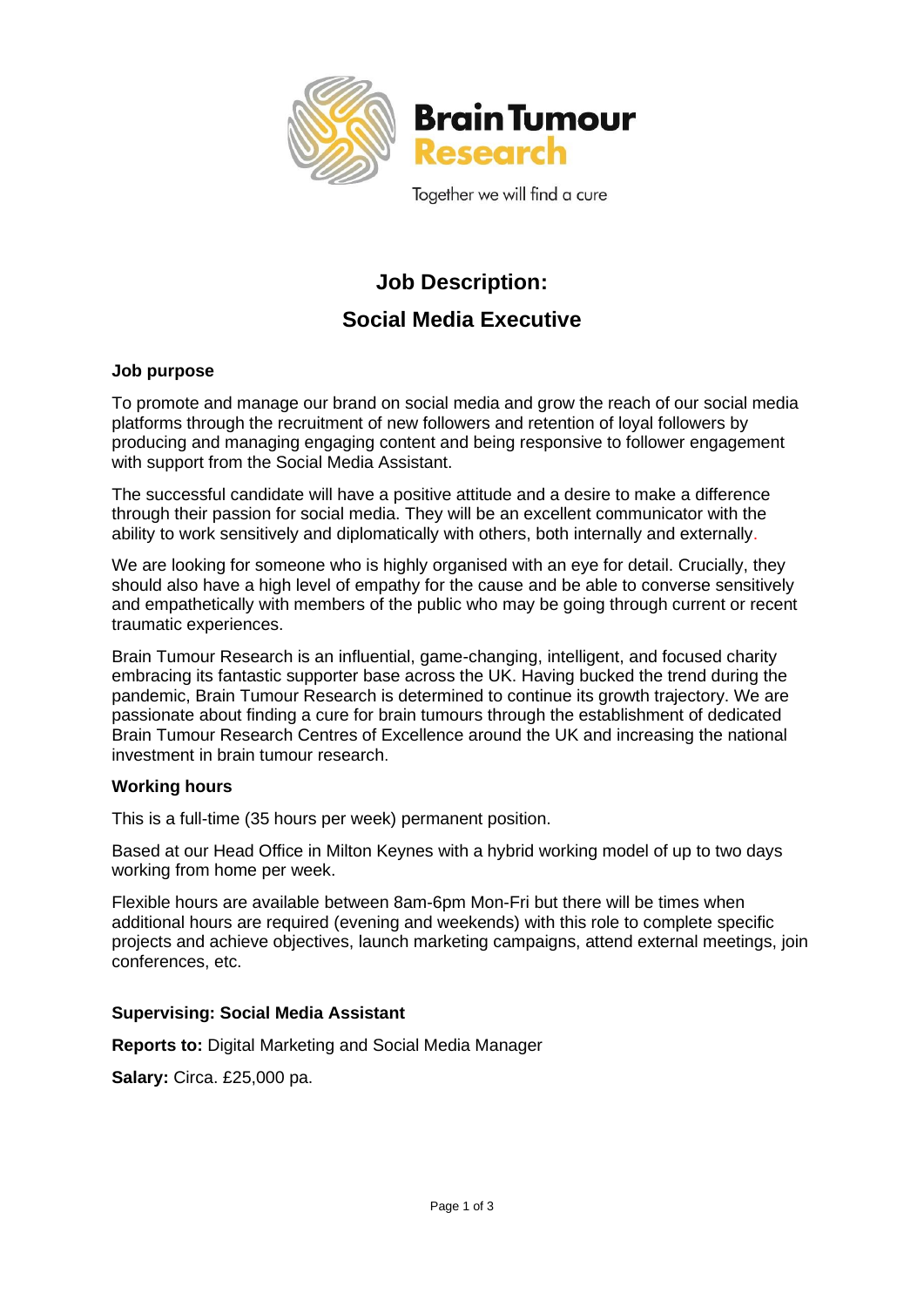## **Main duties:**

- Implement and manage all of our day-to-day social media activities, as determined by the charity's priorities, goals, and our digital marketing strategy, driving the brand forward, promoting our campaigns, delighting our community, fostering loyalty and increasing donations
- Plan, produce and schedule all content for all our platforms Facebook, Twitter, Instagram and LinkedIn using various scheduling tools as appropriate
- Draft copy and edit images for all posts, including paid and promoted posts/adverts using tools such as photoshop (training can be provided) at a basic level as and where necessary
- Contribute to LinkedIn and YouTube content when and where appropriate
- Oversee and help to respond to all daily activity and engagements on Facebook, Twitter, Instagram and LinkedIn (with more platforms to follow) with support from our Social Media Assistant
- Ensure supporter queries through messages on our social platforms and emails are managed and responded to appropriately with support from the Social Media Assistant, following an agreed set of processes
- Identify and nurture social media influencers for our brand, especially on Twitter and **Instagram**
- Ensure a consistent brand message and tone of voice across all social media channels and keep the content bank up to date, ensuring it is re-used effectively
- Keep up to date on the social media activity of other organisations and charities in the medical and health sector
- Keep track of all awareness days, weeks and months and ensure we are part of the conversation for all relevant opportunities
- Keep up to date on all trends and best practice in social media, as well as changes to platforms rules, interactions, algorithms and reporting data
- Work with other departments to ensure our social media feeds support and coincide with other key activity
- Create, manage and optimise paid campaigns where needed (training can be provided). Record and keep track of social media budget spend
- Generate weekly and other specific activity reporting
- Create and send weekly and one-off/campaign emails using MailChimp (training can be provided)
- Ensure that central administration systems in place at Brain Tumour Research are complied with and that all contact and conversations with supporters are correctly entered onto Brain Tumour Research's database
- Comply with Brain Tumour Research's internal policies and ensure that all relevant charity and other legislation is complied with
- Build relationships with key stakeholders around the charity and gain knowledge of how the charity operates with a view to identifying opportunities to hand over to the Community Fundraising, PR, and other teams, that drive action and support wider charities objectives